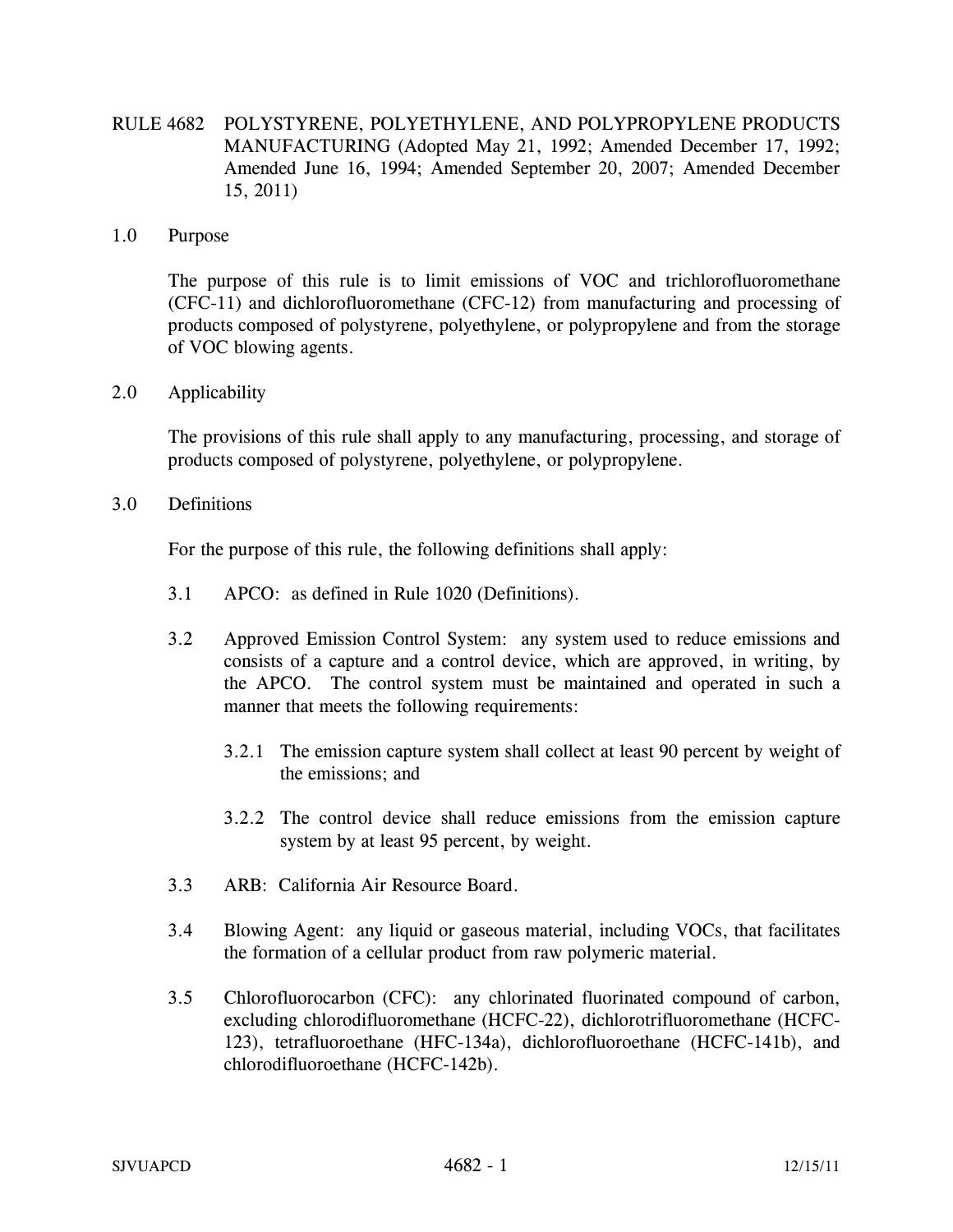- 3.6 Controllable VOC Emission Sources: fluff silos or bins, reclaim extruders, condenser devolatizer vents, styrene recovery unit vents, and reclaim die hood exhausts in which materials manufactured with a VOC blowing agent are processed, or are stored, and from which emissions are vented to the atmosphere.
- 3.7 EPA: United States Environmental Protection Agency.
- 3.8 Expandable Polystyrene Molding: a series of processes where expandable polystyrene beads, which are polystyrene resin particles impregnated with blowing agent, undergo expansion, aging and then cup, shape or block molding to form a low-density foam product. During expansion, the beads are expanded to the appropriate desired density by exposure to steam or hot air in a preexpander. During aging, the expanded beads (or pre-puff) are transferred to storage silos or mesh bags to stabilize and dry. During molding, the aged prepuff is exposed to heat in a closed mold that causes the beads to soften, reexpand, and fuse together to form the shaped product.
- 3.9 Extrusion: the process in which a plastic resin is melted in an extruder and continuously forced through a die opening shaped like the finished product. As it leaves the die opening, the extruded plastic melt partially expands and is then drawn by a puller through forming equipment that sizes, cools, and cuts the product to length or winds it into a roll. With extruded foam products, blowing agent is injected under pressure directly into the extruder where it mixes with the plastic melt.
- 3.10 Fluff Silo or Bin: a container utilized for the storage of ground polystyrene foam for recycling.
- 3.11 Manufacturing Emissions: all emissions of VOC, CFC, or methylene chloride that occur during the manufacturing operation, quantified before any capture or control.
- 3.12 Manufacturing Operation: a production line or lines consisting of all steps in the processing of a polymer or resin, from the receipt of raw polymeric material by the manufacturing facility through the final step prior to shipment of the finished product from the manufacturing facility, and that results in VOC emissions to the atmosphere. Individual steps include, but are not limited to: expandable bead storage, finished product storage/aging, extrusion, expansion, softening or annealing, intermediate (pre-puff) storage/aging, decomposition, molding, grinding, and forming.
- 3.13 Operator: includes but is not limited to any person who owns, leases, supervises, or operates a facility and/or equipment.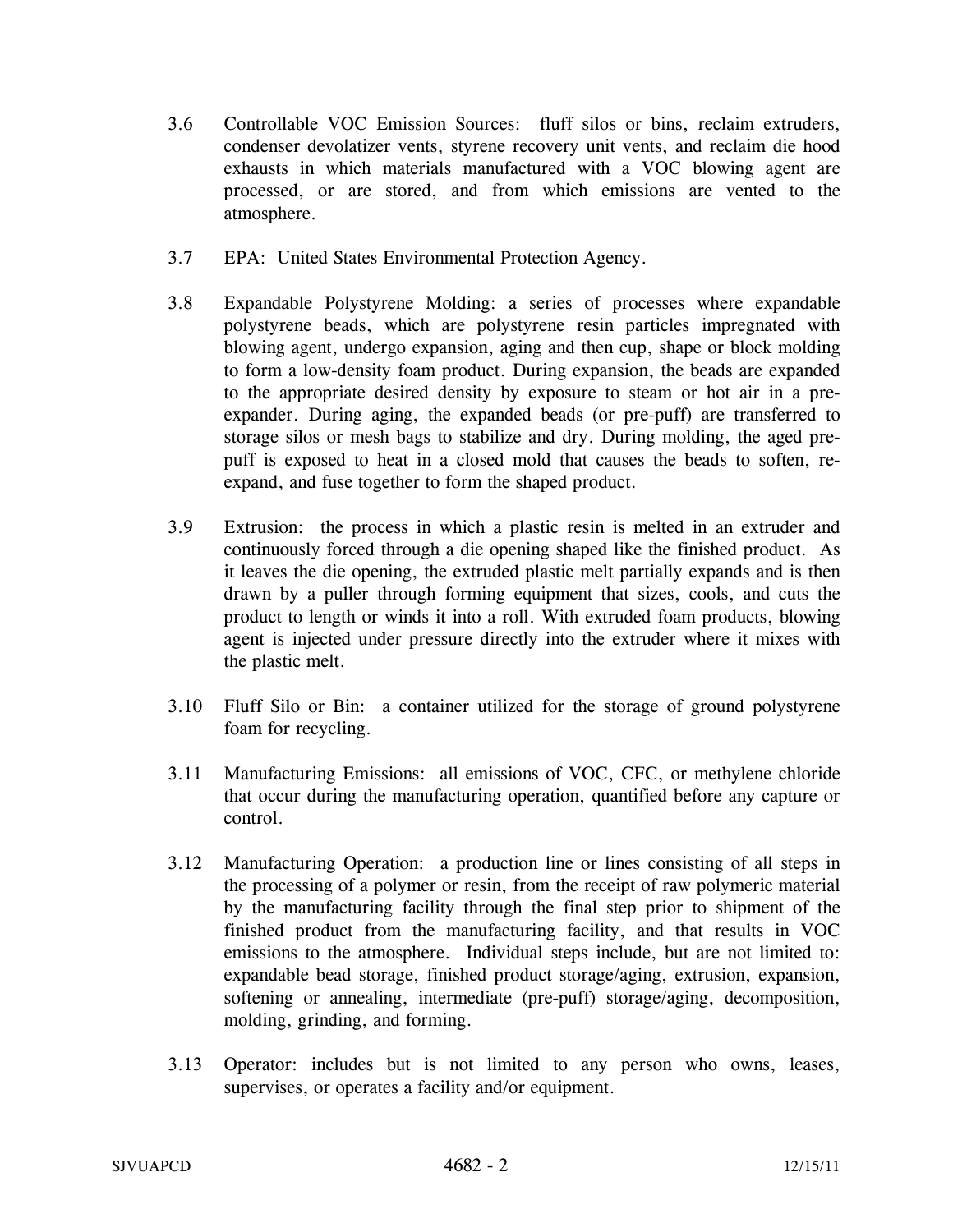- 3.14 Polyethylene (High and Low Density): linear thermoplastic polymers of ethylene with densities from 0.94 gram per cubic centimeter or higher.
- 3.15 Polymeric Material: a multi-molecular compound or mixture of compounds formed by polymerization and consisting essentially of repeating structural units.
- 3.16 Polypropylene: a high molecular weight thermoplastic crystalline polymer of propylene.
- 3.17 Polystyrene: a thermoplastic material which is a polymer of styrene.
- 3.18 Raw Material: all polystyrene, polyethylene and polypropylene, and blowing agent used in the manufacturing operation, including virgin and recycled polymeric materials.
- 3.19 Reclaim Die Hood Exhaust: an exhaust hood above reclaim extruder die intended to remove VOCs which escape from the extruder die.
- 3.20 Reclaim Extruder: equipment used to reprocess ground polystyrene foam into polystyrene pellets.
- 3.21 Reclaim Extruder Vent: the vent or opening through which emissions are expelled from the reclaim extruder.
- 3.22 Total Product Emissions: includes emissions from the manufacturing operation, after controls, plus the residual blowing agent in the finished product.
- 3.23 Volatile Organic Compound (VOC): defined in Rule 1020 (Definitions).

## 4.0 Exemptions

 The provisions of Sections 5.1 and 5.2 shall not apply to manufacturing and processing operations using polymeric materials containing less than 1 percent volatile organic compounds by weight, and not using a blowing agent in their process.

#### 5.0 Requirements

- 5.1 No operator shall place, hold, or store any VOC blowing agent in any stationary tank, reservoir or container having a capacity greater than 200 gallons unless one (1) of the following emission control systems is provided:
	- 5.1.1 The container is a pressure vessel maintaining a working pressure at all times sufficient to prevent release of VOC emissions to the atmosphere under normal operating conditions; or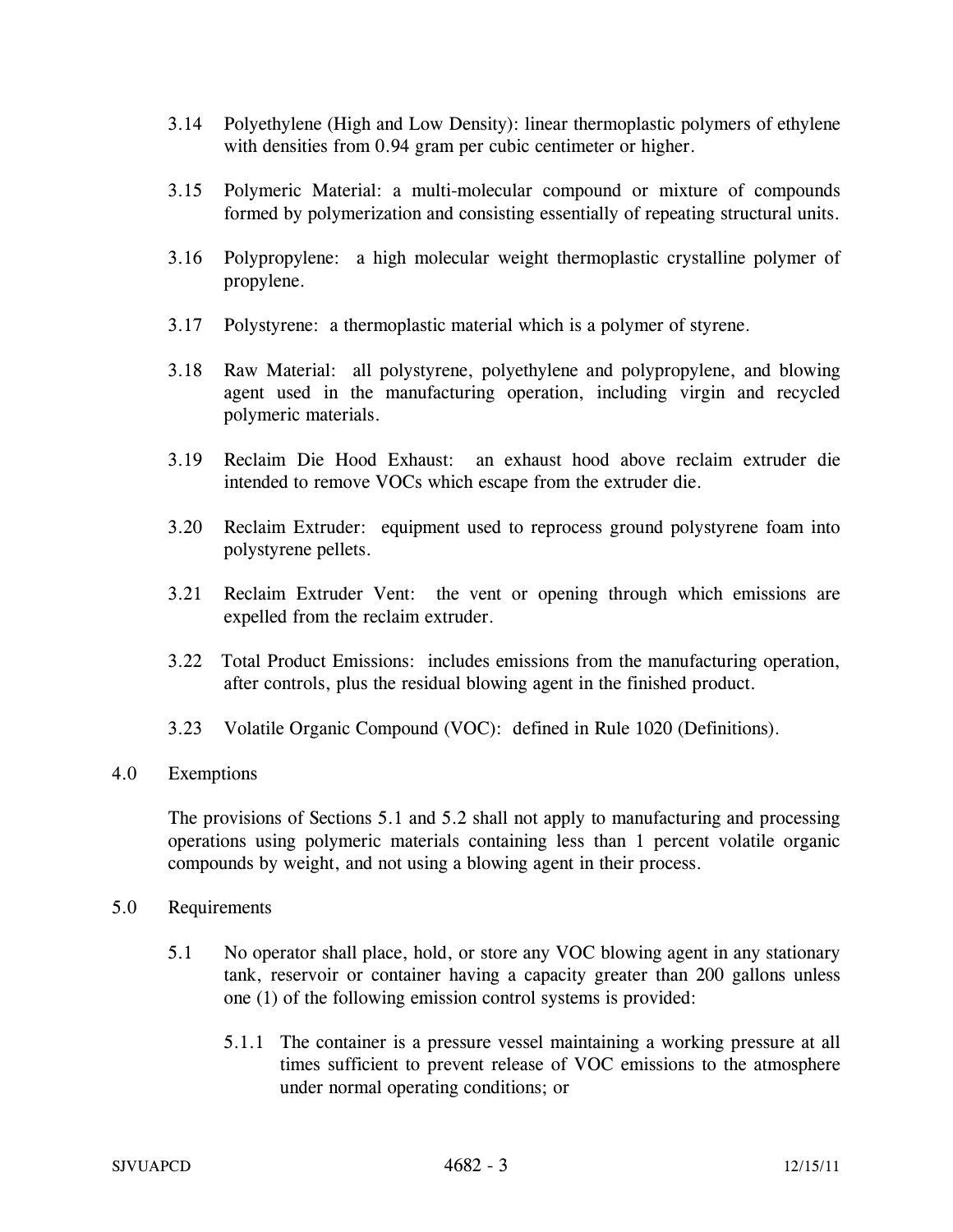- 5.1.2 The container is equipped with an emission control device or system which collects and disposes of VOC emissions, and which achieves and maintains a vapor recovery/control efficiency of at least 95 percent by weight.
- 5.2 The operator shall not conduct any manufacturing operations, as defined in Section 3.0, unless one of the following emission reduction methods is met:
	- 5.2.1 Effective until December 31, 2012, the operator demonstrates, to the satisfaction of the APCO, that the total product emissions do not exceed 2.4 pounds of VOC per 100 pounds of total material processed, calculated over a monthly period.
	- 5.2.2 Effective on and after January 1, 2013, the operator of an extrusion facility shall demonstrate, to the satisfaction of the APCO, that the total product emissions do not exceed 2.4 pounds of VOC per 100 pounds of total material processed, calculated over a monthly period.
	- 5.2.3 Effective on and after January 1, 2013, the operator of an expandable polystyrene molding facility shall demonstrate, to the satisfaction of the APCO, that the total product emissions do not exceed the following:
		- 5.2.3.1 3.4 pounds of VOC per 100 pounds of total material processed, calculated daily, and
		- 5.2.3.2 2.4 pounds of VOC per 100 pounds of total material processed, calculated over a monthly period.
	- 5.2.4 A blowing agent other than a VOC or trichlorofluoromethane (CFC-11) or dichlorofluoromethane (CFC-12) is exclusively used.
	- 5.2.5 An approved emission control system is installed and operating with manufacturing emissions vented only to the approved emission control system; and emissions from the final manufactured product are to be vented only to the approved emission control system for at least:
		- 5.2.5.1 48 hours, in the case of expandable polystyrene molding operations that process more than 800,000 pounds per calendar year of raw material; or
		- 5.2.5.2 24 hours, in the case of all other manufacturing operations.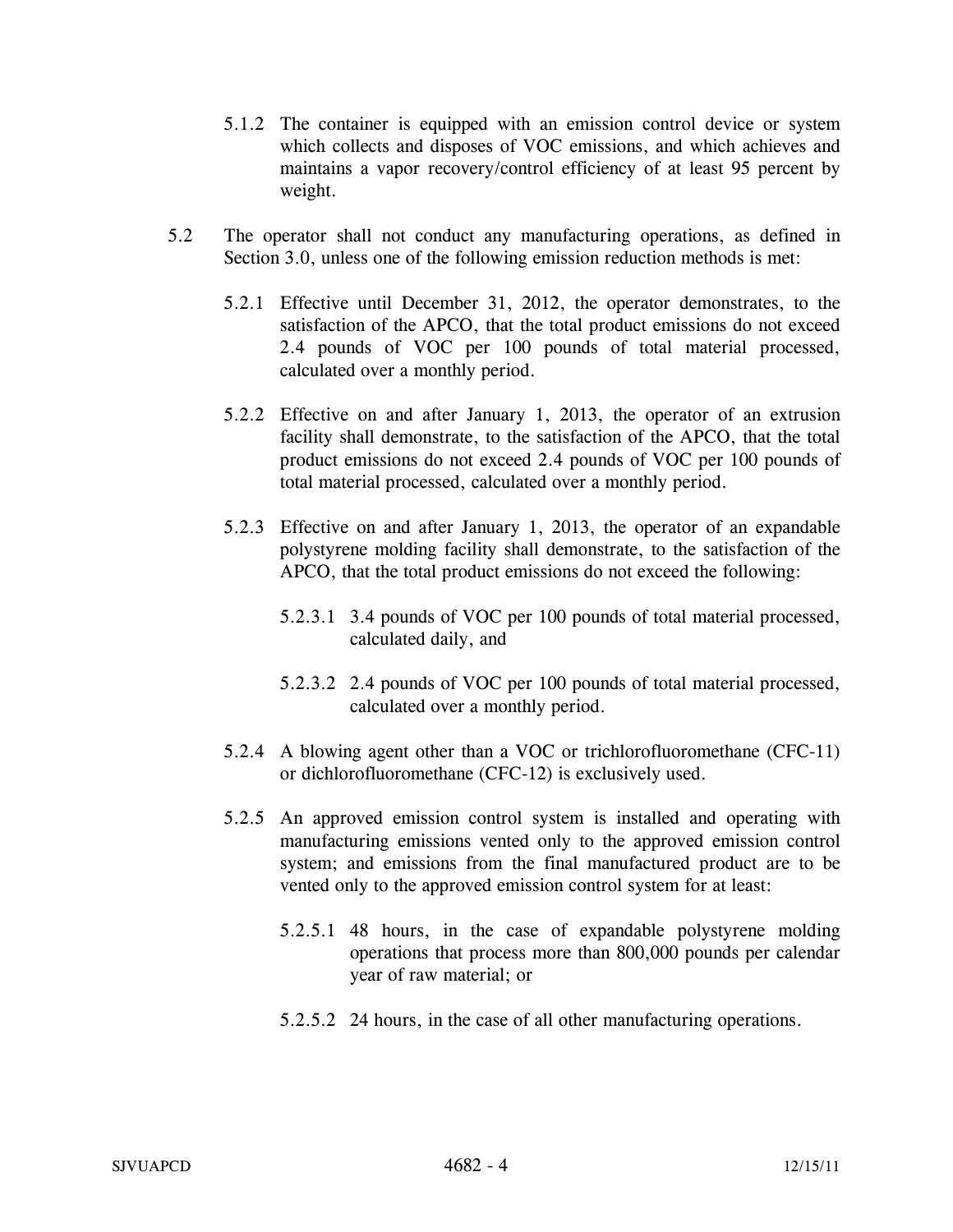- 5.2.5.3 The provision of Section 5.2.5.1 or 5.2.5.2 are not required for any facility that only manufactures polystyrene products and the highest concentration of the blowing agent in the product is 1.8 percent or less by weight, within 15 minutes after the completion of the final processing step, prior to any finished product storage. Verification of the concentration shall be demonstrated annually, pursuant to a protocol submitted to the District and subject to approval by the APCO.
- 5.2.6 The operator demonstrates to the satisfaction of the APCO that the manufacturing emissions are no greater than the facility emissions which would occur under Section 5.2.5, as calculated according to Section 5.4, and which does not include the use of trichlorofluoromethane (CFC-11) or dichlorodifluoromethane (CFC-12).
- 5.2.7 A control system that meets all of the following requirements shall be deemed as meeting the requirements of Section 5.2.6, unless the APCO determines that additional controls are required.
	- 5.2.7.1 The beads used in manufacturing have an annual-average VOC content of less than 4.2% per weight; and
	- 5.2.7.2 The manufacturing emissions (not including finished product storage emissions) are controlled with an overall capture and control efficiency of at least 93% by weight.
- 5.3 Operators subject to the provisions of Section 5.2.1, 5.2.2, or 5.2.3 who exceed the limit based on the monthly calculation, shall be considered to have been in violation for each day of that monthly period.
- 5.4 Facility emissions that would occur under 5.2.5 shall be calculated using the following formula, or other formula approved by the APCO and EPA:

FE =  $[1-(0.90 \times 0.95)] \times [(P1+AS-P2) + (P2-P3)]$ 

where

- $FE = Facility Emissions for Section 5.2.5$
- $P1 =$  Amount of VOC in the received material
- $AS =$  Amount of VOC added to the material
- $P2 =$  Amount of VOC in the finished product, measured within 15 minutes after the final processing step, prior to finished product storage.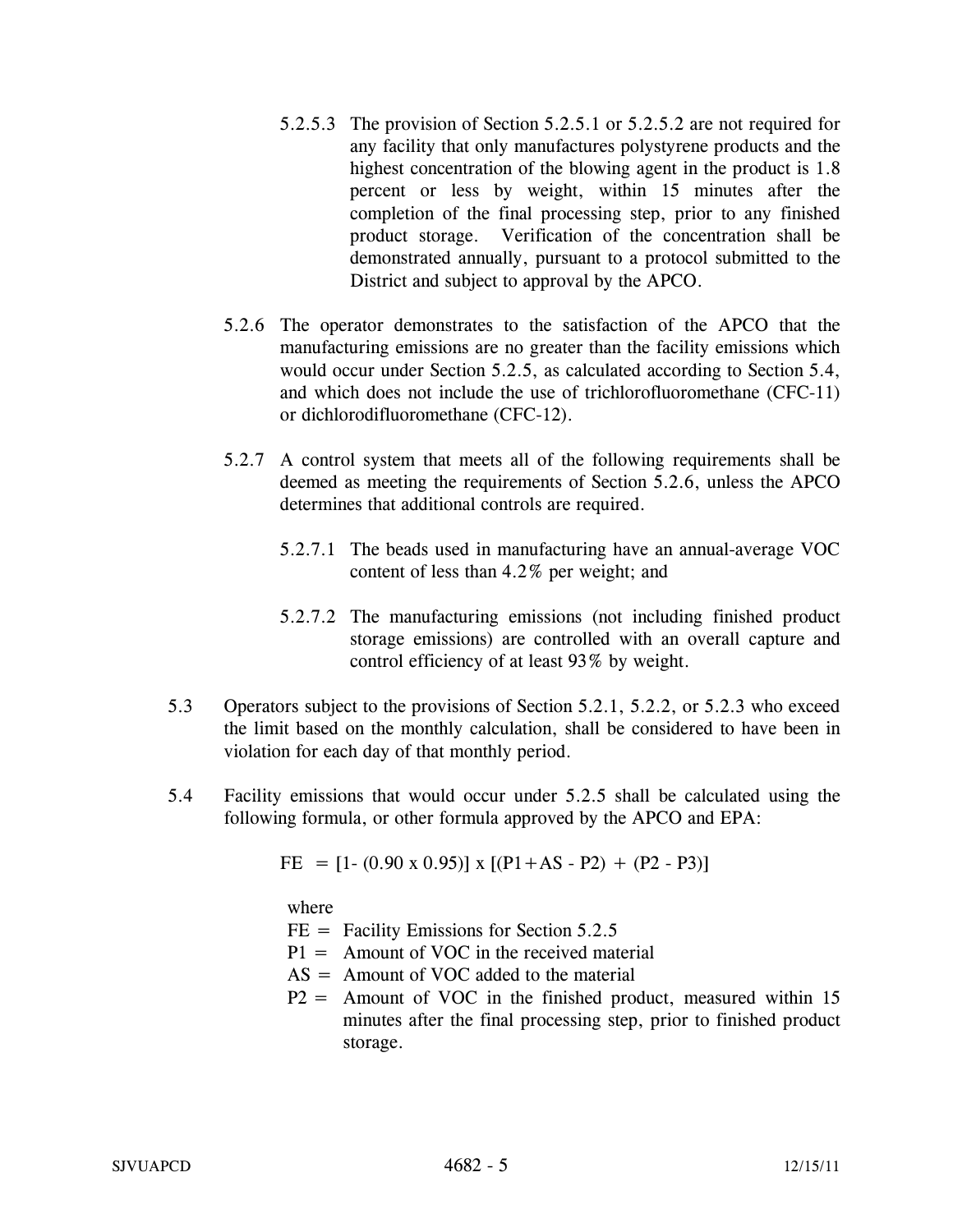P3 = Amount of VOC in the finished product after warehousing for 48 hours (for facilities subject to Section 5.2.5.1) or 24 hours (for all others).  $(P2 - P3) = 0$  for products with residual VOC amounts of 1.8 percent or less by weight.

# 5.5 Compliance Plan

No later than March 20, 2009, operators complying with Section 5.2.1, 5.2.6, or 5.2.7 shall submit to the APCO a Compliance Plan which includes all necessary information to show the proposed method of compliance with the applicable section. No later than January 1, 2013, operators complying with Section 5.2.3 shall submit to the APCO a Compliance Plan which includes all necessary information to show the proposed method of compliance with the applicable section. Such information shall include, but not be limited to:

- 5.5.1 Potential VOC emissions,
- 5.5.2 Overall VOC capture and control efficiency of VOC emission control system,
- 5.5.3 Material VOC content at relevant manufacturing points. The amount of VOC in the material shall be determined using the test method in Section 6.2.4, or other method approved by the APCO and EPA.
- 5.5.4 VOC emission calculation formula which will be used to show compliance, and
- 5.5.5 Operational characteristics of the VOC emission control systems which will be monitored to show continued compliance with the applicable limits.
- 5.5.6 Any operational or equipment limitations that are necessary to make the demonstration enforceable and which will be included as a condition on the appropriate Permit to Operate.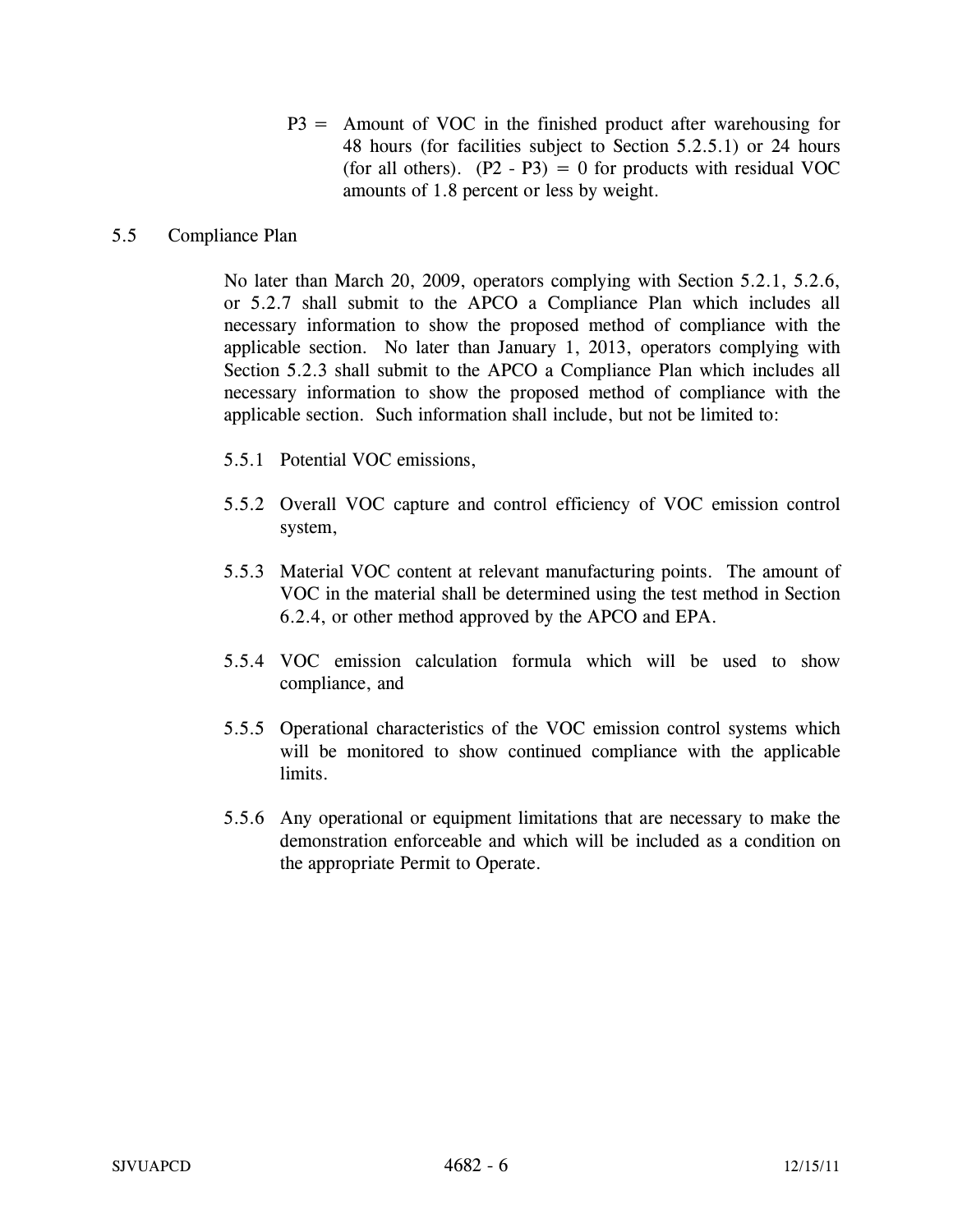## 6.0 Administrative Requirements

# 6.1 Recordkeeping

- 6.1.1 Any person subject to the provisions of this rule, including exempt facilities, shall maintain records of operation, including but not limited to the amount of material processed, the equipment used, and the type of the blowing agent used. Records shall be maintained with a minimum monthly totals with the ability to calculate daily averages in any given month.
- 6.1.2 Any person using an emissions control system as a means of complying with this rule, shall maintain daily records of key system operating and maintenance procedures which will demonstrate continuous operation and compliance of the emission control device. Key system operating parameters are those necessary to ensure compliance with VOC emission requirements such as temperature, pressures, and flow rates.
- 6.1.3 Operators complying with Section 5.2.1, 5.2.2, or 5.2.3 shall maintain records necessary to show compliance with that section and shall, once every month, calculate the daily average VOC emissions, based on the records for the preceding monthly period, according to the approved VOC emission calculation formula.
- 6.1.4 Operators complying with Section 5.2.3 shall maintain records necessary to show compliance with that section and shall, once every day, calculate the daily VOC emissions, according to the approved VOC emission calculation formula.
- 6.1.5 The operator shall keep in the facility all records required to demonstrate compliance with the requirements of this rule for a minimum of five years. The records shall be made available at the facility during normal business hours to the APCO, ARB, or EPA. The records shall be submitted to the APCO, ARB, or EPA upon request.

## 6.2 Test Methods

Alternative test methods, that are equivalent to those specified in Sections 6.2.1 through 6.2.4, may be used, provided that those test methods have been approved in writing by the APCO and EPA.